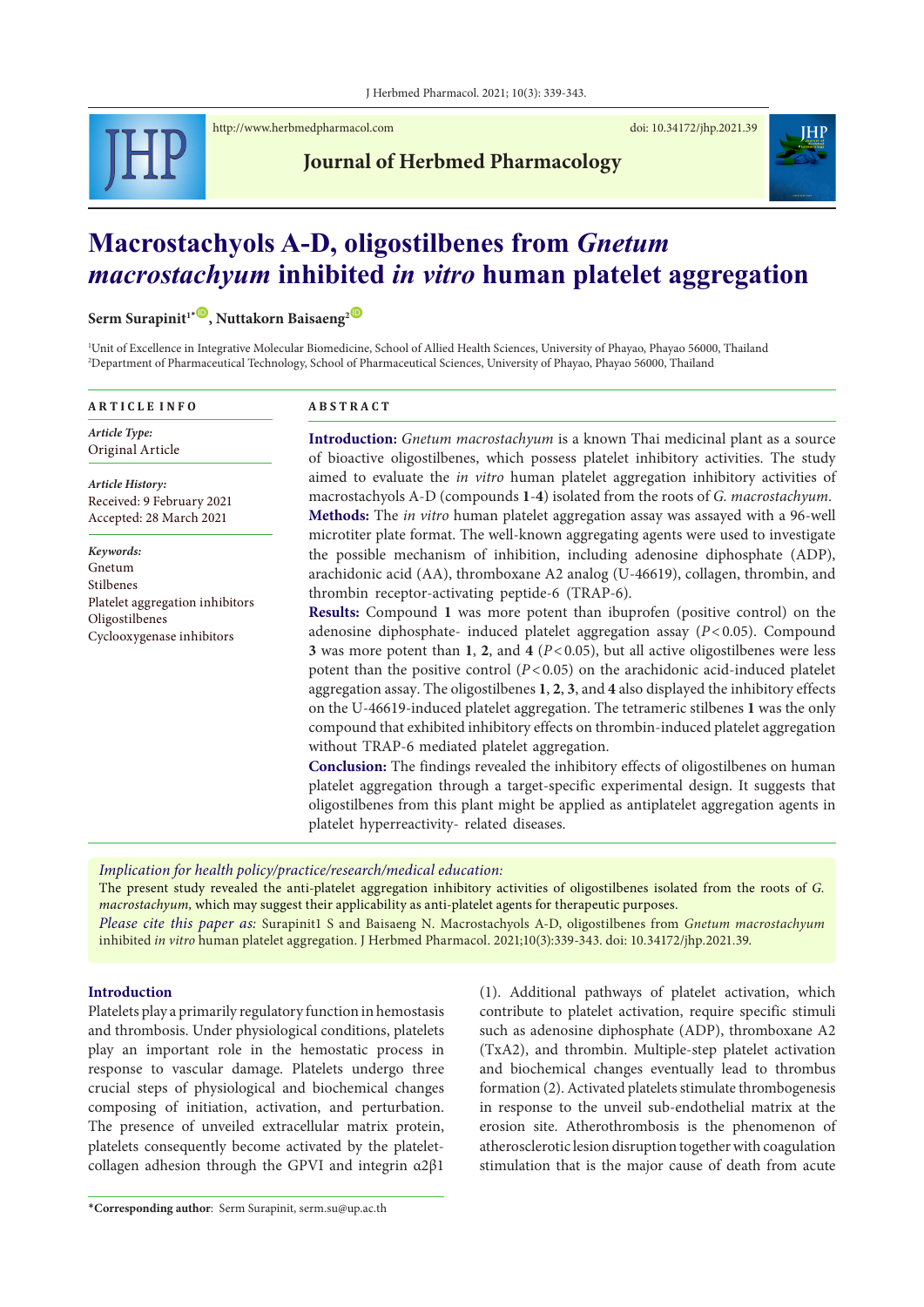coronary artery and cardiovascular disorders (3). Thus, platelet function attenuation is important to prevent the progression of platelet-associated cardiovascular diseases. Anti-platelet medications, for example, aspirin, clopidogrel, dipyridamole, and ticlopidine, play important roles in thrombosis treatment and prevention. Although anti-platelet therapy is essential for the therapeutic purpose of thrombosis-related disorders, anti-platelet drugs also antagonize normal platelet function to increase the risk of serious hemorrhage (4). The discovery of newer anti-platelet agents from both edible and medicinal plants with minimal adverse effects poses a challenge. Several classes of natural products display anti-platelet activities such as curcumin, alkaloids, and lignans (5,6).

The woody climber plant *Gnetum macrostachyum* Hook.f. is categorized into the Gnetaceae family. This plant is widely distributed in the Mekong subregion and southern Thailand, which is used as a traditional medicine to treat inflammation and pain relief. The major chemical constituents are flavonoids and stilbenoids (7,8). We previously reported the *in vitro* inhibitory activities on human platelet aggregation by standard platelet aggregometry and static platelet adhesion assay of certain known stilbenoids from *G. macrostachyum*, namely transresveratrol, isorhapotigenin, gnetol, bisisorhapontigenin B, gnetin C, parvifolol A, latifolol, and gnetuhainin C (9). We also suggested that the complexity in stilbenoid structure could enhance the platelet aggregation and adhesion inhibitory activities. Moreover, one tetrameric stilbene (macrostachyols A), one trimeric stilbene (macrostachyols B), and two dimeric stilbenes (macrostachyols C-D), have been previously reported from *G. macrostachyum* with cytotoxicity effects (10). These four complex oligostilbenes have not been investigated for the platelet aggregation inhibitory activity by the referent protocol, due to limit amount of the compounds. The platelet aggregometry is a gold standard platelet function assay that is widely applied for the evaluation of an anti-platelet aggregation activity of the natural products (11). However, this method requires a large amount of both platelet-rich plasma and test compounds. The 96-well plate-based platelet aggregation assay is a high-throughput, reproducible, accurate, and acceptable assay for both clinical diagnosis and biological investigation of antiplatelet activity (12). Therefore, these four new oligostilbenes were obtained to evaluate the inhibitory effects on *in vitro* human platelet aggregation by microtiter plate assay format.

## **Materials and Methods**

# Test compounds

Plant specimens were collected from Nakhon Phanom province, Thailand in September 2006 and deposited in the herbarium of the Royal Forest Department, Bangkok, Thailand (voucher specimen number BKF 108547). The roots of this plant were collected, air-dried, and ground

before extract. The ground roots (2.5 kg) were sequentially extracted with dichloromethane and acetone by Soxhlet extractor. The acetone extract was obtained to isolate and purify by various techniques in chromatographic methods to yield the pure form of macrostachyols A-D (**1**-**4**). The structures of the isolated oligostilbenes were elucidated by various spectroscopic techniques (10). The structures of oligostilbenes are shown in [Figure](#page-1-0) 1.

# Platelet-rich plasma and washed platelet preparation

The healthy young volunteers were recruited base on the criteria that they were not smokers and had not taken any medications within the last two weeks, including aspirin. The volunteers were fasted overnight before blood collection by venipuncture. The human platelet-rich plasma (PRP) was prepared according to the previously described protocols (13). The 3.8% citrated blood was centrifuged at 110  $g$ ,  $22 \pm 0.5$ °C for 5 minutes to separate PRP. The remaining citrated blood was further centrifuged at 3500 *g*, for 5 minutes to obtain platelet-poor plasma (PPP). PRP was washed twice with calcium-free Tyrode buffer (pH 7.35), then centrifuged at 2700 g,  $22 \pm 0.5$ °C for 5 minutes. Platelets were resuspended in Tyrode buffer pH 7.35 and kept at 37°C.

#### Antiplatelet aggregation assay

Platelet aggregation assay was performed in a 96-well plate format. The 190 µL of PRP was mixed with 2 µL of 10mM CaCl2 solution, and 4 µL of test or referent compounds for 2 minutes at 37°C under 1000 rpm of orbital agitation. An aliquot of 4 µL of ADP, AA, TRAP-6, and collagen were transferred to each well to initiate platelet aggregation (final concentrations of 0.5 mM, 1 mM, 1.5 mM, and 100 µg/mL). After incubation ended (18, 10, 10 minutes for ADP, AA, and TRAP-6 for collagen), the absorbance of the suspension was measured on a microplate reader

<span id="page-1-0"></span>

**Figure 1**. The structures of macrostachyols A-D (**1**-**4**) from *G. macrostachyum*.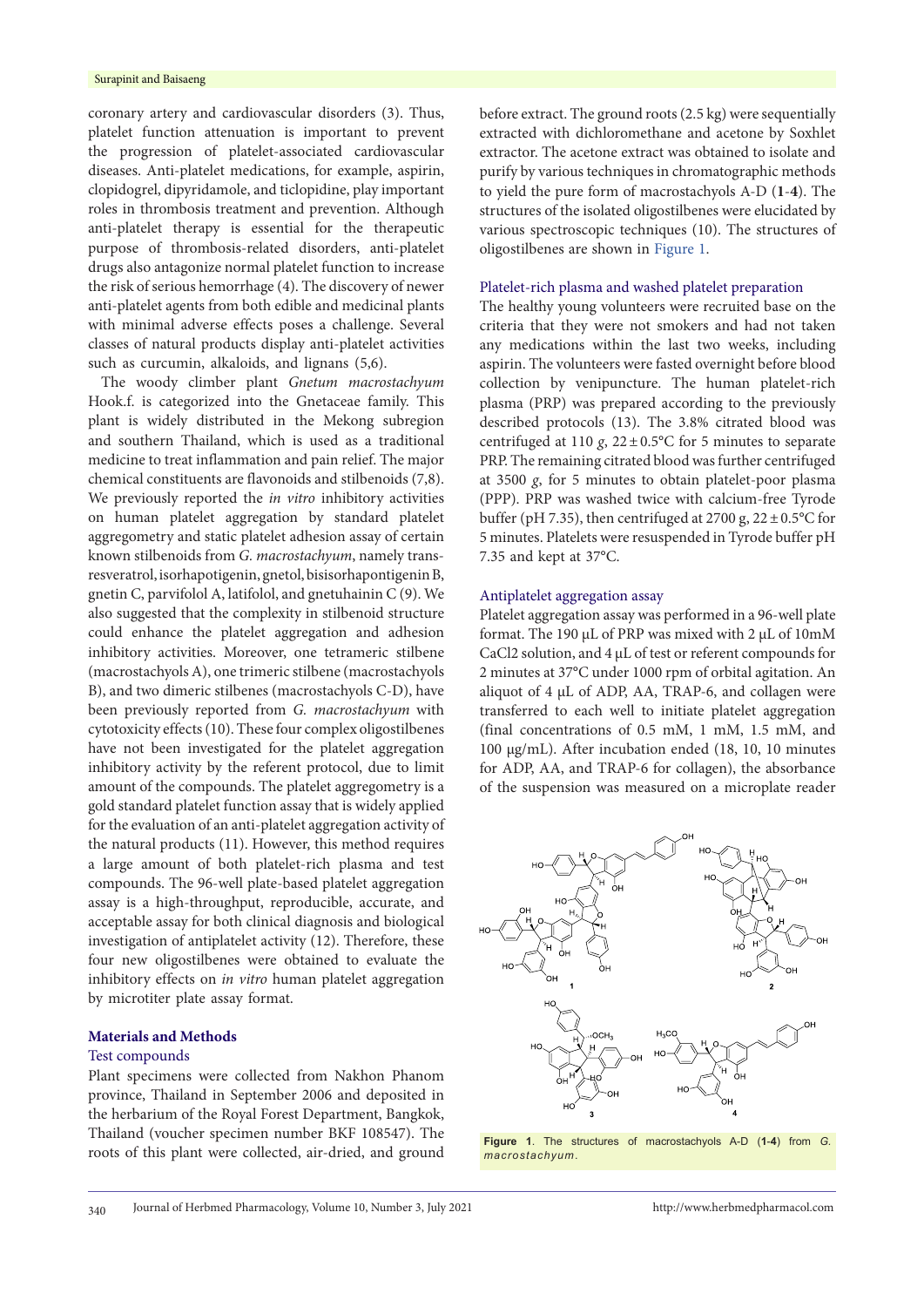at 595 nm against PPP. The thrombin-induced platelet aggregation was assayed with washed platelet. The aliquot of 190 µL washed platelet was mixed with 2 µL of test or referent compound in the same manner to previous assay. To initiate platelet aggregation, an aliquot of 4 µL of 50 IU/ mL thrombin (0.4 IU/mL final concentration) was placed into the well, and incubated for 10 minutes. The platelet aggregates in each well were measured at 595 nm against PRP or suspension buffer. The inhibition percentage was calculated according to the following equation;

$$
IP = 100 \times \left[ \frac{A_{blank} - A_{test}}{A_{blank}} \right]
$$

Tyrode buffer solution was used as blank instead of test or referent compounds and noted as 0% aggregation. The  $IC_{50}$  value was calculated by the plot between the concentrations of test or referent compounds against inhibition percentage. The screening concentration of test or referent compounds was assayed at the concentration of 500µM. The active compounds were selected to evaluate independently with platelets from five healthy volunteers (*n*=5) and each experiment was duplicate.

# Statistical analysis

Data analysis was performed on the IBM SPSS statistics software version 22, licensed to the University of Phayao. The IC<sub>50</sub> values were presented as mean  $\pm$  SEM. The significant ANOVA from overall differences was analyzed by Duncan multiple comparisons. The inhibitory activities of the test compounds were grouped and categorized by Duncan's test. The statistically significant was set at a *P*  value of less than 0.05.

## **Results**

Compounds **1**-**4** were evaluated for the *in vitro* inhibitory effects on human platelet aggregation via 96-well plate assay format. The maximum concentration of the compounds for the screening assay was 500µM. The screening results and the  $IC_{50}$  values were summarized in [Table](#page-2-0) 1. As the results of purinergic receptor mediated platelet aggregation assay, compound **2** (IC<sub>50</sub> 62.1±3.8µM) was more potent than ibuprofen (IC<sub>50</sub> 168.1±3.9µM), the positive control (*P*<0.05). Compounds **1**, **2**, and **4** were inactive in the ADP-induced platelet aggregation assay. The inhibitory effects in the cyclooxygenase-1 pathway were assessed by the arachidonic acid induced platelet aggregation. The dimeric stilbenes  $3$  (IC<sub>50</sub> 32.5 ± 14.2 $\mu$ M) was more potent than the compound **4** (IC<sub>50</sub> 74.1 ± 7.3µM) (*P* < 0.05). The findings also demonstrated that the trimeric stilbenes **2**  $(IC_{\epsilon_0} 110.3 \pm 11.6 \mu M)$  was more potent than the tetrameric stilbene 1 (IC<sub>50</sub> 226.8 ± 16.8 µM) ( $P$  < 0.05). However, those of active compounds were less potent than ibuprofen  $(IC_{\epsilon_0})$  $4.7 \pm 0.5 \mu M$ ), the non-selective COX inhibitor ( $P < 0.05$ ). Compounds **1**-**4** were further obtained to evaluated with the U-46619, the stable synthetic TxA2 analog, induced platelet aggregation. The dimeric stilbenes  $3 \left( \text{IC}_{50} \right)$  $32.5 \pm 14.2 \mu M$ ) was more potent than  $4 (IC_{50} 74.1 \pm 7.3 \mu M)$ , significantly  $(P<0.05)$ . It was also found that the trimeric stilbene 1 (IC<sub>50</sub> 180.9  $\pm$  27.2µM) was more active than the trimeric stilbene 2 (IC<sub>50</sub> 180.9 ± 27.2 $\mu$ M) (*P*<0.05) on the U-46619-induced platelet aggregation. The same as the results of thrombin-induced platelet aggregation assay, tetrameric stilbenes 1 ( $IC_{50}$  24.6±5.3 $\mu$ M) was the only active compound. This active compound **1** was tested with TRAP-6 induced platelet aggregation. It was found that compound **1** was failed to inhibit TRAP-6 induced platelet aggregation. The findings also showed that compounds **1**-**4** were inactive in the collagen-induced human platelet aggregation assay.

## **Discussion**

Several antiplatelet drugs have been utilized to prevent platelet hyperfunction-associated diseases, including thrombosis and atherosclerosis. However, many antiplatelet drugs (aspirin, clopidogrel, abciximab, and terutroban) have been reported to have serious adverse events on coagulopathy, such as prolonged bleeding time, increased risks of gastrointestinal or cerebral bleeding, and palpitation (14). Therefore, it is important to develop much safer anti-platelet agents with fewer side effects. In the previous report on the inhibitory activities of several stilbenoids from *G. macrostachyum*, the standard Born's aggregometry was used to investigate the anti-platelet activities (9). However, certain oligostilbenes were not tested due to insufficient amounts of the test compounds. In the present study, we evaluated the potential of the

<span id="page-2-0"></span>**Table 1**. Human platelet aggregation inhibitory activities of the macrostachyols A-D (Compounds **1**-**4**)

| <b>Compounds</b> | Half inhibition (IC <sub>co</sub> ; $\mu$ M; mean $\pm$ SEM) |                                |                               |                 |           |                |  |  |
|------------------|--------------------------------------------------------------|--------------------------------|-------------------------------|-----------------|-----------|----------------|--|--|
|                  | <b>ADP</b>                                                   | AA                             | U-46619                       | <b>Thrombin</b> | TRAP-6    | Collagen       |  |  |
| 1                | >500                                                         | 226.8±16.8 <sup>d*</sup>       | $180.9 \pm 27.2$ <sup>a</sup> | $24.6 \pm 5.3$  | >500      | >500           |  |  |
| $\overline{2}$   | $62.1 \pm 3.8$ <sup>a*</sup>                                 | $110.3 \pm 11.6$ <sup>c*</sup> | $335.6 \pm 11.1$ <sup>b</sup> | >500            | <b>ND</b> | >500           |  |  |
| 3                | >500                                                         | $32.5 \pm 14.2$ <sup>b*</sup>  | 156.6±17.8 <sup>a</sup>       | >500            | <b>ND</b> | >500           |  |  |
| 4                | >500                                                         | $74.1{\pm}7.3$ <sup>c*</sup>   | 281.4±15.8 <sup>b</sup>       | >500            | <b>ND</b> | >500           |  |  |
| Ibuprofen        | $168.1{\pm}3.9^{\text{b}}$                                   | $4.7 \pm 0.5^{\circ}$          | >500                          | >500            | <b>ND</b> | $96.5 \pm 8.1$ |  |  |

ND, Not determine; ADP, Adenosine diphosphate; AA, Arachidonic acid.

\**P*< 0.05 compared to the positive control, ibuprofen.

a,b,c,d Statistical grouping of the IC<sub>E0</sub> in each treatment by Duncan's test.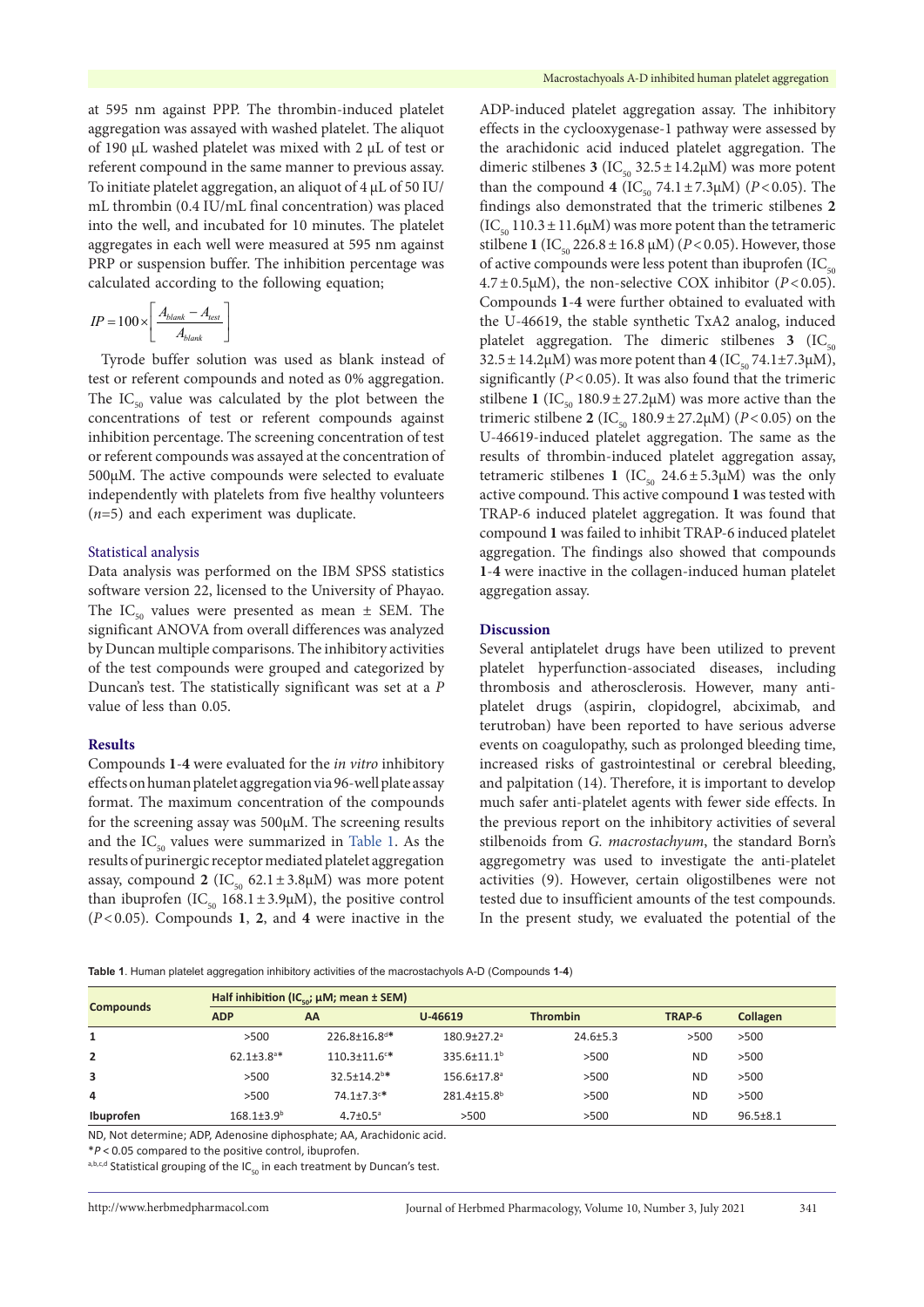#### Surapinit and Baisaeng

oligostilbenes on the agonist-mediated human platelet aggregation inhibition by the 96-well plate format.

We investigated the inhibitory activities of oligostilbenes on the purinergic receptor-mediated human platelet aggregation. Compound **2** was the only active oligostilbene in ADP-induced platelet aggregation assay. We previously reported that gnetuhainin C was inactive in the ADP-induced human platelet aggregation at the concentration of 500  $\mu$ M (9). Although compound **2** is naturally synthesized from the gnetuhainin C, the trimeric stilbenes **2** was more potent than the precursor one. It indicated that increasing stilbene subunit enhanced the platelet aggregation inhibitory activity. Thus, compound **2** could exert the inhibitory mechanisms by the interference of the ADP and platelet purinergic receptors (P2Y1 or P2Y12) interaction (15). Although the reference compound in the present study, ibuprofen, does not exhibit the inhibitory mechanism through the purinergic receptor intervention directly, the secondary wave caused by ADP-induced thromboxane formation was inhibited by this drug (16). Moreover, direct ADP receptor antagonists, namely clopidogrel and prasugrel, are needed liver biotransformation to form active metabolites (17). Therefore, the reference compound in vitro platelet aggregation assay was not readily available. Thus, the  $IC_{50}$ value of the reference compound is markedly higher than a biotransformed ADP receptor antagonist.

The inhibitory activity of oligostilbenes on the thromboxane A2 signaling pathways was determined. The platelet cyclooxygenase-1 (pCOX-1) is one of the critical steps in platelet activation via the synthesis of potent physiological lipid mediator, TxA2, by using AA as a substrate (18,19). The obtained results indicated that the inhibitory activities depended on the decreasing number of stilbene subunit and the structure of the oligostilbenes. The findings demonstrate that tetrameric stilbene was less potent than the trimeric and dimeric ones, significantly. The possible inhibitory mechanisms of **1**, **2**, **3**, and **4** could be the resulted of the di-oxygenation inhibition of pCOX-1 or the interference with TxA2-thromboxane-prostanoid (TP) receptor interaction. The TxA2 is a potent lipid mediator that acts as a platelet aggregation agonist through the TP receptor stimulation (20). To differentiate the mechanism of inhibition of TP receptor interference from pCOX-1 inhibition, the stable synthetic TxA2 analog, U-46619, was utilized to investigate the inhibitory mechanism of **1**, **2**, **3**, and **4**. The results indicated that the tetrameric stilbene **1** was more potent than the trimeric derivative **2**. It allowed us to presume that either number of subunit or structural type affected the inhibitory activities. It was also found that the structural differences between **3** and **4** affected inhibitory activities. These findings allowed us to conclude that those of oligostilbenes **1**, **2**, **3**, and **4** inhibited the cyclooxygenase-dependent platelet activation pathways through the enzymatic inhibition of pCOX-1. Only compound **1** had interferential effects

either on pCOX-1 catalysis or TxA2-TP receptor binding.

The platelet activation through the platelet proteaseactivated receptors (pPARs) by thrombin was utilized to evaluate the inhibitory potential of the oligostilbenes (21). The findings revealed that tetrameric stilbene **1** was active in thrombin catalyzed platelet aggregation but was inactive in TRAP-6 induced platelet aggregation. The results allowed us to conclude that **1** inhibited the proteolytic activity of the thrombin without the interference of thrombin receptor-activating peptide-6 and PARs interaction. Collagen, the predominant sub-endothelial matrix, activates platelet through the glycoprotein (GP) VI and integrin  $\alpha$ 2 $\beta$ 1 (22). The inhibitory effects of oligostilbenes on platelet collagen-induced platelet aggregation were investigated. The results revealed that compounds **1**-**4** were inactive in the collagen-induced human platelet aggregation assay.

## **Conclusion**

Our findings demonstrate the inhibitory activities of the oligostilbenes on the *in vitro* human platelet aggregation through target-specific assay. The therapeutic applications of these active oligostilbenes could be TxA2 (compounds **1**-**4**) and platelet purinergic receptor (compound **2**) antagonists. The potent enzyme inhibitors for pCOX-1 (compounds **1**-**4**) and thrombin (compound **1**) were also demonstrated the plausible option for atherosclerosis related diseases. Although the findings demonstrated the antiplatelet activities of the oligostilbenes from *G. macrostachyum*, the activities represented the receptor interaction and enzymatic inhibition levels. Intensive studies are needed to distinguish the exact mechanisms of inhibition of these oligostilbenes, such as enzyme kinetic study (pCOX and thrombin), receptor binding affinity and differentiation (P2Y1/P2Y12, TP, and PARs receptors), calcium-mediated signaling, and intracellular signaling pathway interferences (phospholipase C, protein kinase C, phosphoinositide-3 kinase, and mitogen-activated protein kinases) (23-26).

# **Authors' contribution**

SS designed the experiment, conducted the project, and wrote the paper. NS took part in the experiment and contributed the support on the basic and clinical pharmacology of antiplatelet drugs. All authors read and confirmed publication of the paper.

# **Conflict of interests**

The authors declare no conflict of interest.

# **Ethical considerations**

The authors affirm that all research protocol on human subject was approved by the Human Ethics Committee of the University of Phayao (Ethical code No. 2/018 and 048- 9/58).